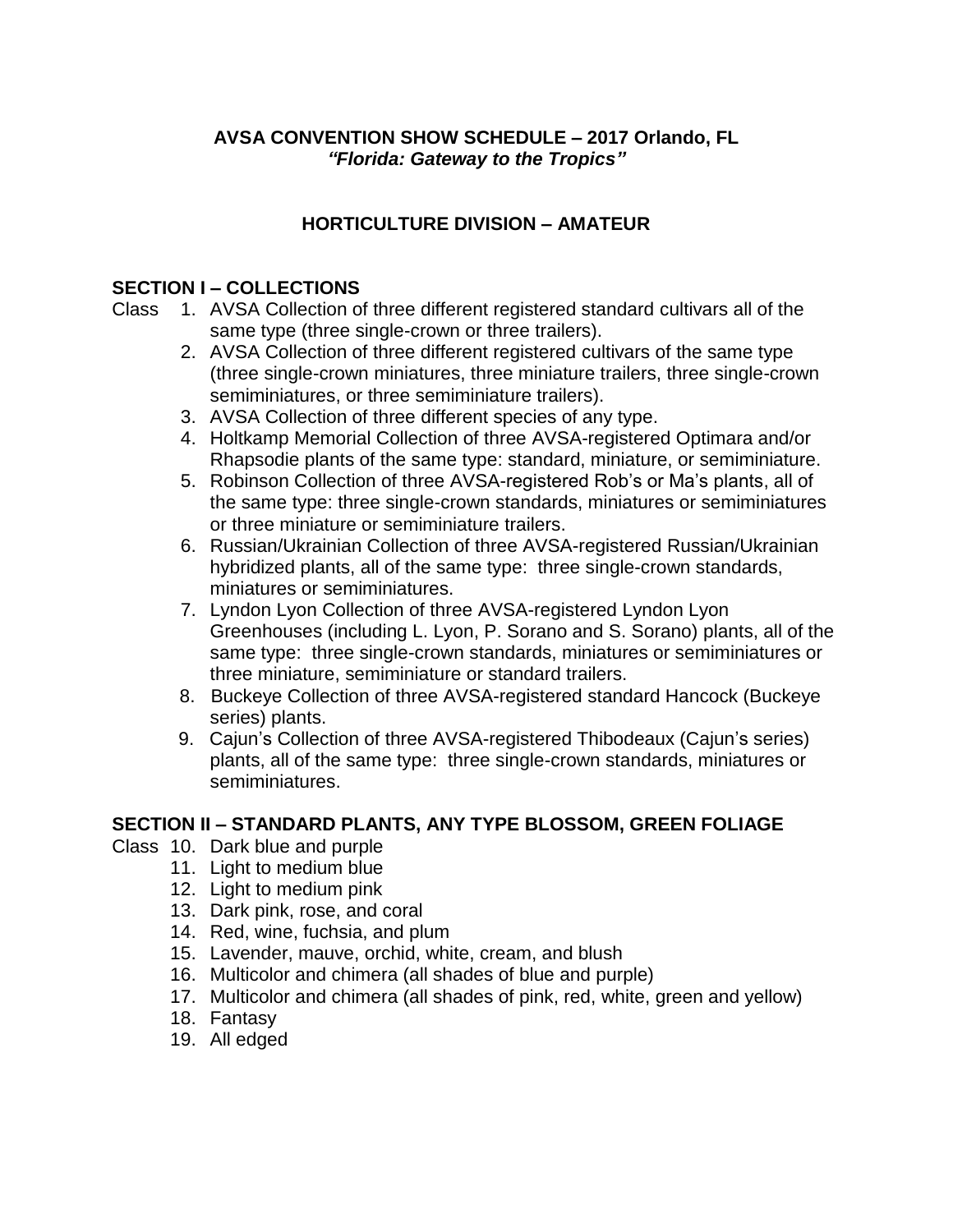### **SECTION III – STANDARD PLANTS, ANY TYPE BLOSSOM, VARIEGATED FOLIAGE**

- Class 20. Blue, purple, lavender, and orchid
	- 21. Pink, red, fuchsia, coral, and wine
	- 22. White, cream, and blush
	- 23. Multicolor and chimera
	- 24. Fantasy and all edged

#### **SECTION IV – MINIATURE PLANTS, ANY TYPE BLOSSOM, GREEN FOLIAGE**

- Class 25. Purple and all shades of blue
	- 26. Pink, coral, red, wine, and fuchsia
	- 27. Orchid, lavender, white, cream, and blush
	- 28. Multicolor and chimera
	- 29. Fantasy
	- 30. All edged

#### **SECTION V – MINIATURE PLANTS, ANY TYPE BLOSSOM, VARIEGATED FOLIAGE**

- Class 31. Purple and all shades of blue
	- 32. Pink, coral, red, wine and fuchsia
	- 33. Orchid, lavender, white, cream, and blush
	- 34. Multicolor and chimera
	- 35. Fantasy
	- 36. All edged

#### **SECTION VI – SEMIMINIATURE PLANTS, ANY TYPE BLOSSOM, GREEN FOLIAGE**

- Class 37. Purple and all shades of blue
	- 38. Pink and coral
	- 39. Red, wine, and fuchsia
	- 40. Orchid, lavender, white, cream, and blush
	- 41. Multicolor and chimera
	- 42. Fantasy
	- 43. All edged

#### **SECTION VII – SEMINIATURE PLANTS, ANY TYPE BLOSSOM, VARIEGATED FOLIAGE**

- Class 44. Purple and all shades of blue
	- 45. Pink and coral
	- 46. Red, wine, and fuchsia
	- 47. Orchid, lavender, white, cream, and blush
	- 48. Multicolor and chimera
	- 49. Fantasy
	- 50. All edged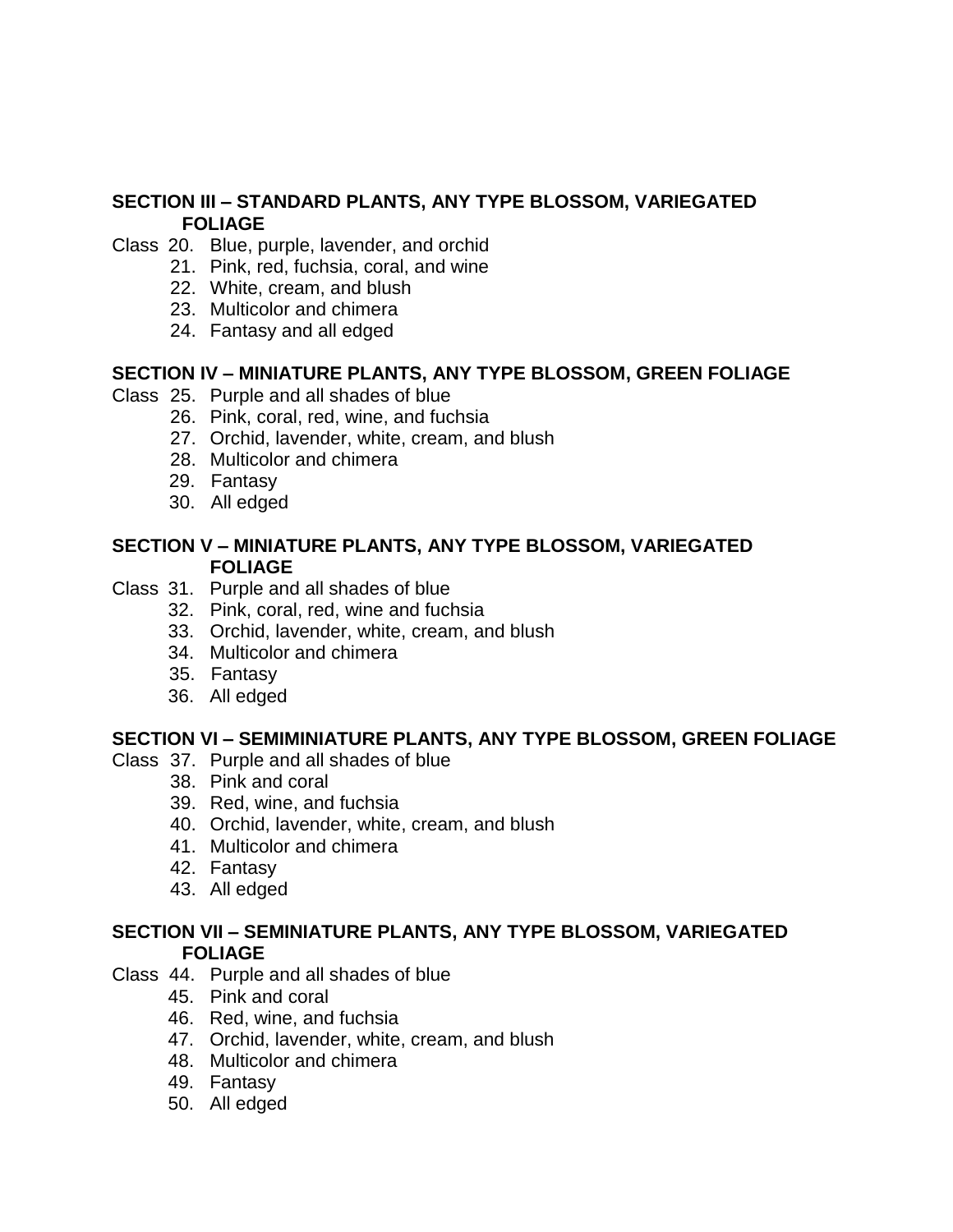#### **SECTION VIII – TRAILERS, SPECIES, VINTAGE VIOLETS, ANY TYPE BLOSSOM, ANY FOLIAGE**

- Class 51. Standard trailers
	- 52. Miniature trailers
	- 53. Semiminiature trailers
	- 54. *Saintpaulia* species
	- 55. Vintage violets (must be at least 25 years old)

### **SECTION IX – NEW CULTIVARS**

- Class 56. Seedlings
	- 57. Sports or mutants

### **SECTION X – AFRICAN VIOLET IN AN UNUSUAL CONTAINER**

- Class 58. One African violet plant, either standard, miniature or semiminiature, in a container
	- 59. One African violet trailer in a container

#### **SECTION XI – GESNERIADS OTHER THAN AFRICAN VIOLETS**

- Class 60. Miniatures in bloom (may be displayed in regular pots or growing in clear container, cover permitted; no single plant more than 5" in diameter)
	- 61. Tuberous-rooted in bloom (*Sinningia, Nautilocalyx, Chrysothemis*, etc.)
	- 62. Scaly-rhizomed in bloom
	- 63. Fibrous-rooted in bloom (*Streptocarpus/Streptocarpella*) blue, purple,lavender, orchid
	- 64. Fibrous-rooted in bloom (*Streptocarpus/Streptocarpella*) red, fuchsia, wine
	- 65. Fibrous-rooted in bloom (*Streptocarpus/Streptocarpella*) plum, pink, rose, coral
	- 66. Fibrous-rooted in bloom (*Streptocarpus/Streptocarpella*) white, cream, blush, yellow
	- 67. Fibrous-rooted in bloom (*Streptocarpus/Streptocarpella*) fantasy, any color blossoms
	- 68. Fibrous-rooted in bloom (*Streptocarpus/Streptocarpella*) variegated foliage, any color blossoms
	- 69. Fibrous-rooted in bloom (Long-stemmed such as *Aeschynanthus, Columnea, Nematanthus*, etc.)
	- 70. Fibrous-rooted in bloom (All other blooming fibrous-rooted such as *Primulina, Episcia, Petrocosmea, Alsobia*, etc.)
	- 71. Gesneriads grown for ornamental value (All *Episcia*)
	- 72. Gesneriads grown for ornamental value (Trailing or erect, other than *Episcia*)
	- 73. Gesneriads grown for ornamental value (Other forms, such as *Petrocosmea* and *Primulina*, other than *Episcia*)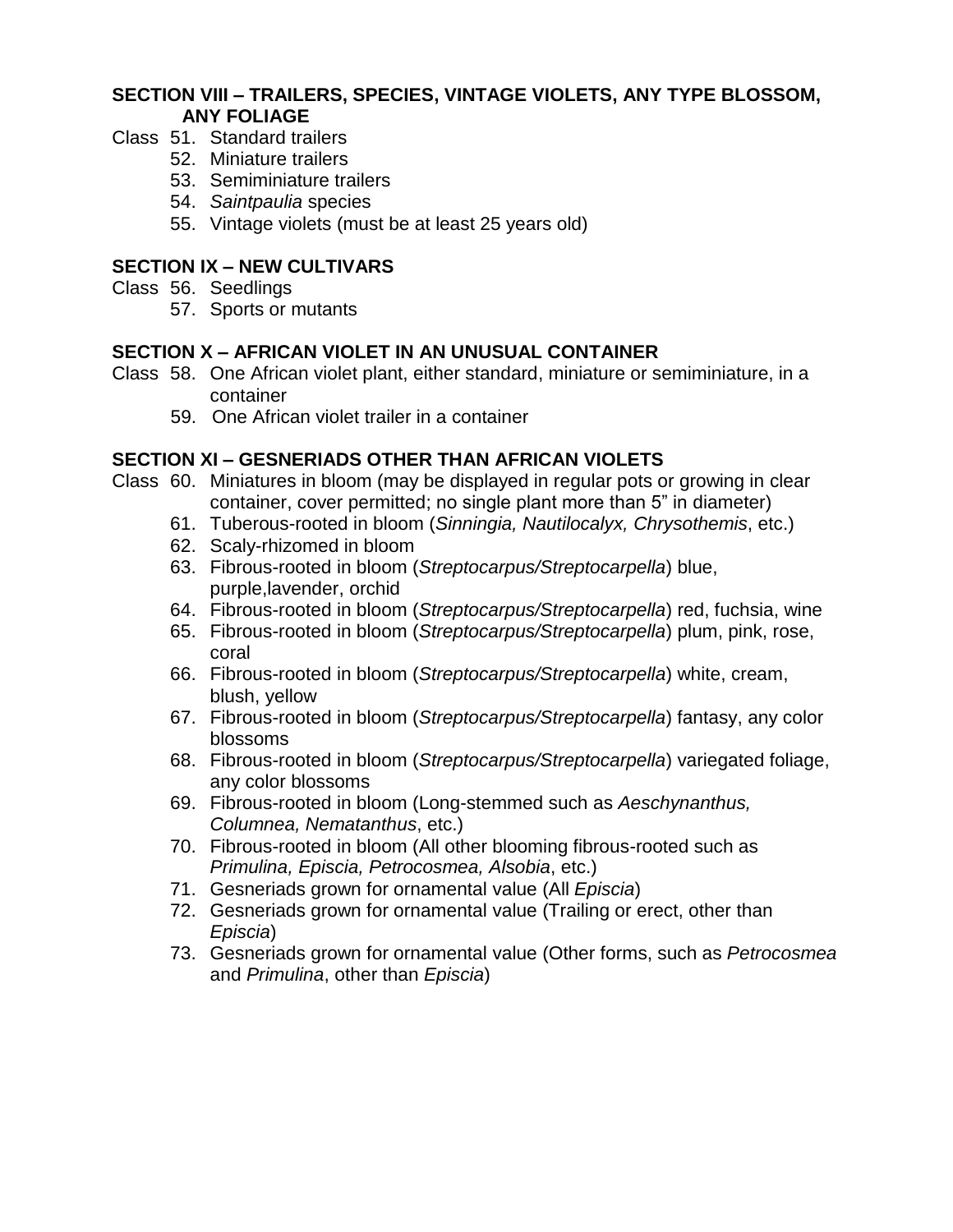### **DESIGN DIVISION**

#### **SECTION XII – INTERPRETIVE PLANT ARRANGEMENTS**

Each exhibit in this section is a design using one or more blooming African violet plants (unless stated otherwise), removed from their pots, with their root balls encased in plastic or other material. Dried, treated, painted, colored and fresh-cut plant materials, as well as man-made materials, are permitted. Artificial plant material, live or dead creatures, and national flags are not permitted. Accessories, backdrops, and/or draping are permitted unless restricted by class description. Only one exhibit per exhibitor per class.

- Class 74. "Fun in the Tropical Sun" **–** Sailing, water-skiing, playing beach volley ball or just lazing in the tropical sun. Show how you might have fun in the tropical sun. Use an African violet plant with no blossoms in this arrangement. Staged in a white foam board niche 14"H x 11"W x 5.5"D (10" may be used for depth of design). Limit 6 entries.
- Class 75. "Jamaica Jammin" **–** Jam with the natives to the rhythm of the beat, interpreting the lyrics of a calypso song. List a few of the lyrics on your 3" x 5" card. Staged in a white foam board niche 28"H x 24"W x 12"D (15" may be used for depth of design). Limit 6 entries.
- Class 76. "Tutti Frutti" **–** Not the chewing gum or the ice cream, but the distinctive headgear worn by the 1940s bombshell, singer/actress Carmen Miranda. An outlandish arrangement featuring a mixture of tropical fruits. A free-standing arrangement staged on a 15" black matte square. Must not exceed 25" in height. To be viewed from the front only. Limit 6 entries.
- Class 77. "Lovely Hula Hands" **–** Showcase the tropical traditions of our totally tropical state, Hawaii. Staged in a niche 28"H x 24"W x 12"D (15" may be used for for depth of design). Limit 6 entries.
- Class 78. "I've Got a Lovely Bunch of Coconuts" The coconut palm is probably the most typically tropical of all. An arrangement incorporating two or more interacting containers. Staged in a white foam board niche 28"H x 24"W x 12"D (15" may be used for depth of design). Limit 6 entries.

#### **SECTION XIII – INTERPRETIVE FLOWER ARRANGEMENTS**

Each exhibit in this section is a design using fresh-cut African violet blossoms. Dried, treated, painted, colored, and fresh-cut plant materials, as well as man-made materials, are permitted. Artificial plant material, live or dead creatures, and national flags are not permitted. Accessories, backdrops, and/or draping are permitted unless restricted by class description. Only one exhibit per exhibitor per class.

Class 79. "Darkening Skies" – From June through November, tropical storms are frequent in Florida and the lower tropics. Challenge your imagination to depict these natural wonders by cutting flowers and foliage from the plant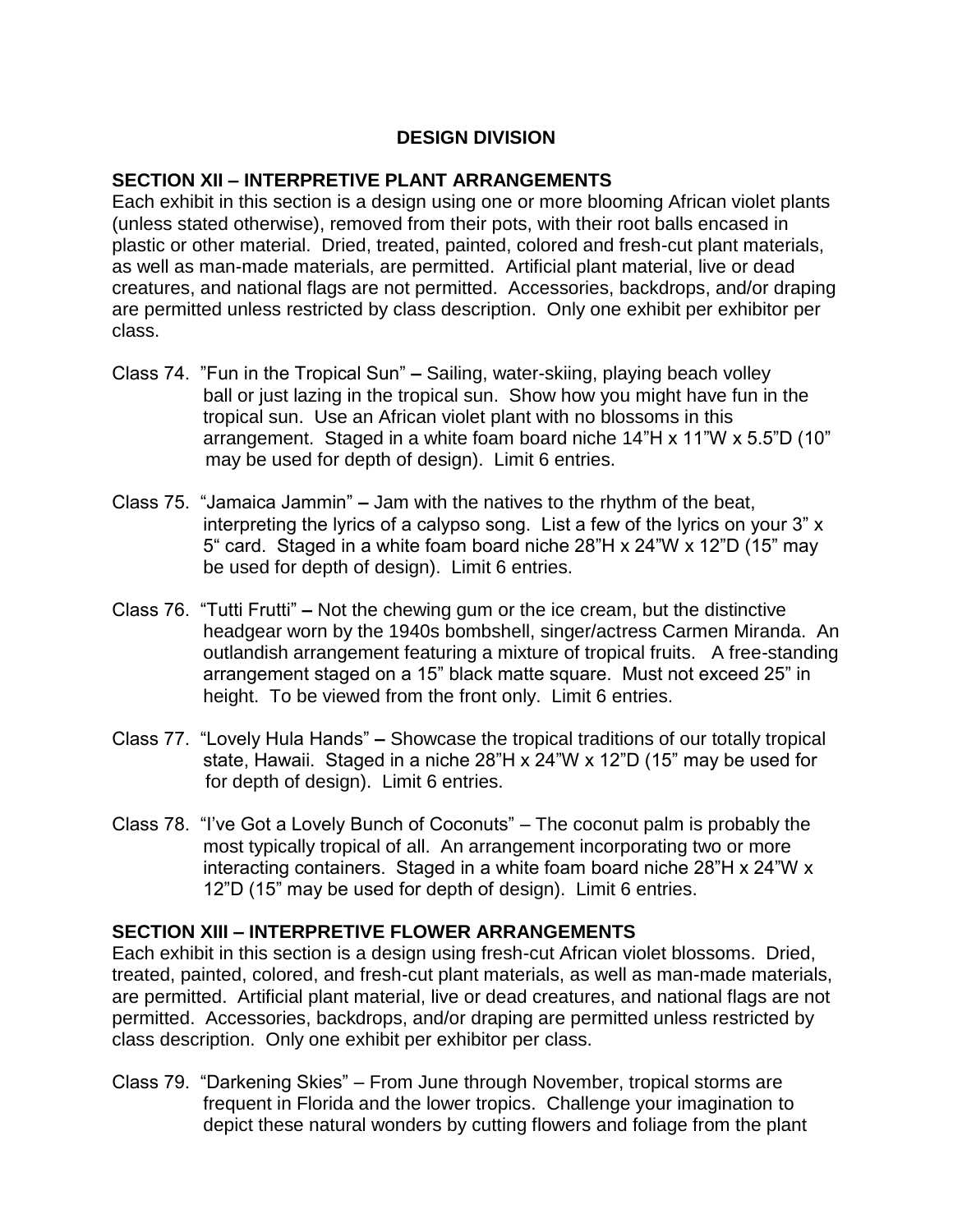which shall then be placed and arranged separately in this design. Staged in a white foam board niche 28"H x 24"W x 12"D (15" may be used for depth of design). Limit 6 entries.

- Class 80. "The Limbo" Limbo dancing is a "social ice-breaker" event at many luaus held at Caribbean and tropical resorts. An arrangement utilizing a bamboo pole in a horizontal position. Staged on a 15" black matte square. A freestanding design, not to exceed 25" in height and to be viewed from the front only. Limit 6 entries.
- Class 81. "Chiquita" An advertising icon, Senorita Chiquita has been promoting the banana as the number one tropical fruit for generations. An arrangement promoting the color yellow. Staged in a white foam board niche 14"H x 11"W x 5.5"D (10" may be used for depth of design). Limit 6 entries.
- Class 82. "Tropical Happy Hour" At the close of a busy, work-filled day, many of us relax with a typically tropical cocktail. Is yours a piña colada, a margarita, a daiquiri, a mai tai or some other? An arrangement utilizing a cocktail glass. Staged in a white foam board niche 14"H x 11"W x 5.5"D (10" may be used for depth of design). Limit 6 entries.
- Class 83. "Flamingo Pizzazz" Pink flamingos thrive in Florida as plastic lawn ornaments and as live roaming birds in zoos and the lower tropics. An arrangement with pizzazz. Staged in a white foam board niche 10 $H \times 8$  W  $\times$ 4"D (6" may be used for depth of design). Limit 6 entries.
- Class 84. "Sittin' on the Dock of the Bay" When he wrote his song, Otis Redding was most likely watching the cruise ships come in at Cape Canaveral or Miami, Florida. An arrangement showcasing some activity on a cruise ship. Staged in a white foam board niche 28"H x 24"W x 12"D (15" may be used for depth of design). Limit 6 entries.
- Class 85. "Miami's Parrot Jungle" Here one can indulge herself/himself with the antics of colorful macaws and other magnificent tropical birds. A suspended arrangement. Exhibitor must furnish own means of suspending arrangement. Staged in a white foam board niche 28"H x 24"W x 12"D (15" may be used for depth of design). Limit 6 entries.
- Class 86. "Tropical Treasures" While strolling on any beach in Florida, Hawaii or the tropics, one is sure to find tropical shells in a myriad of shapes, sizes and colors. An arrangement utilizing one or more shells and a touch of sand. Staged in a white foam board niche 10"H x 8"W x 4"D (6" may be used for depth of design). Limit 6 entries.
- Class 87. "Pearly Waters" Scuba divers search for pearls off the shores of many tropical locations. An underwater arrangement in a round glass container, showing magnification. Not to exceed 12" in any dimension. Limit 6 entries.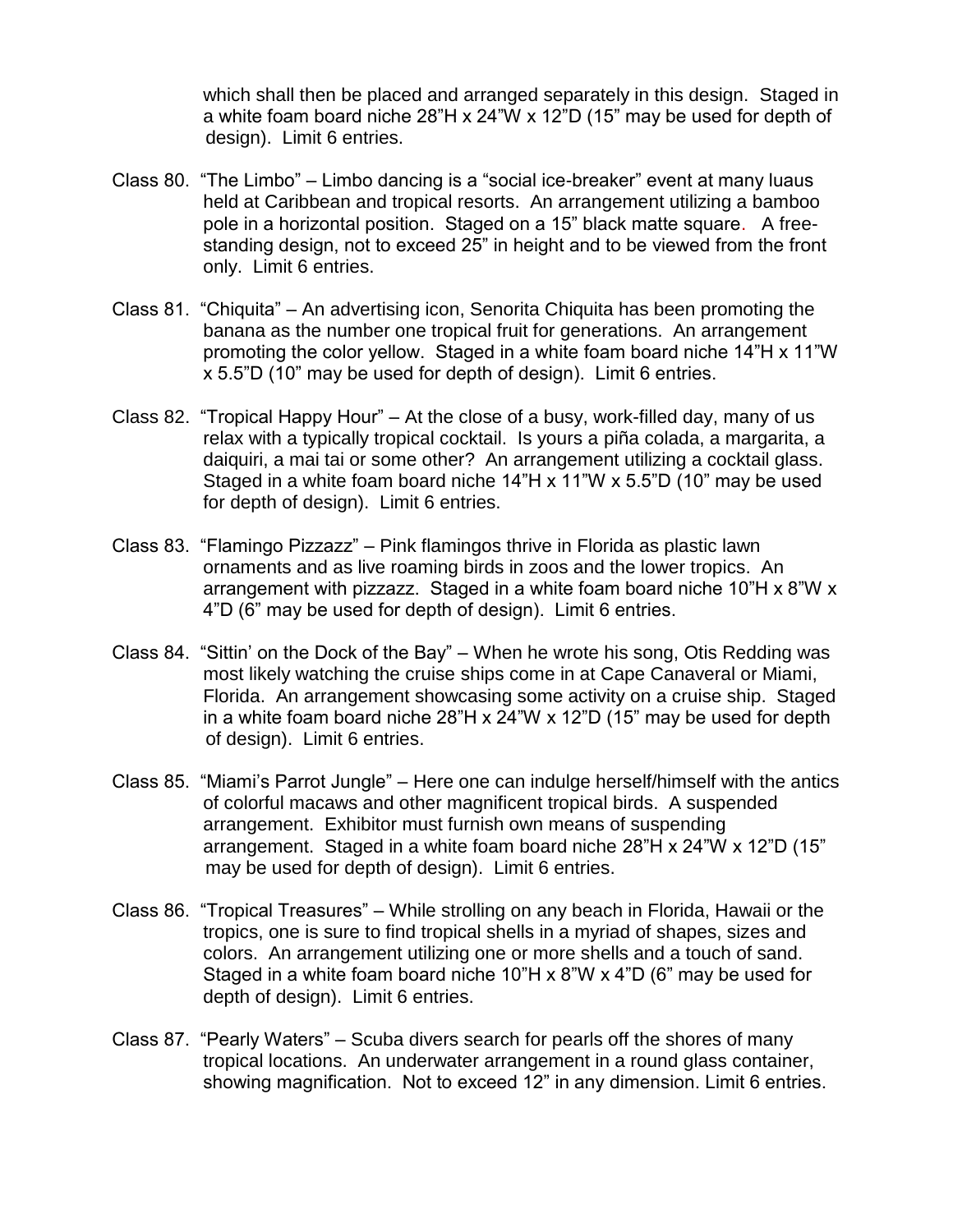Class 88. "Sea Snorkeling" – Off the coast of Key Largo and other tropical locations, sea urchins, sea anemones and exotic fish live among the colorful coral and reefs. Showcase this exotic underwater world. An underwater arrangement in a flat-sided glass container showing little or no magnification. Limit 6 entries.

# **SECTION XIV – CONTAINER GARDENS**

Each exhibit in this section is a miniature landscape with one or more blooming African violet plants and other growing material. All plants must be planted within the container. No cut plant material, artificial plant material, cacti, succulents, live or dead creatures, or national flags are permitted. Accessories and landscaping elements are permitted. No decorative bases are allowed. Only one exhibit per class per exhibitor.

Class 89. Terrarium – Landscape design in a covered terrarium. Unlimited entries.

- Class 90. Natural Garden A landscape design in a natural container. May have multiple planting areas. Unlimited entries.
- Class 91. Bottle Garden A landscape design in a container with an opening too small for a hand to enter. Covering is optional. Unlimited entries.
- Class 92. Dish Garden A landscape design in a shallow dish-like container. Unlimited entries.

# **SPECIAL EXHIBITS DIVISION**

# **SECTION XV – EDUCATION EXHIBIT**

- Class 93. Education exhibit (by invitation only)
	- 94. Novelty or unusual *Saintpaulia* foliage (including but not limited to bustle back, clackamas, wasp, girl, longifolia/spider, supreme, and chimeraleafed). Any size or type of plant, green or variegated foliage, any color or type blossom.

# **HORTICULTURE DIVISION – COMMERCIAL**

# **SECTION XVI – SPECIMEN PLANTS**

#### **A. COLLECTIONS**

- Class 95. AVSA Collection of three different registered standard cultivars all of the same type (three single-crown or three trailers).
	- 96. AVSA Collection of three different registered cultivars of the same type (three single-crown miniatures, three miniature trailers, three single-crown semiminiatures, or three semiminiature trailers).
	- 97. AVSA Collection of three different species of any type.
	- 98. Holtkamp Memorial Collection of three AVSA-registered Optimara and/or Rhapsodie plants of the same type: standard, miniature, or semiminiature.

# **B. NEW CULTIVARS (from seed or mutation)**

- Class 99. Standard African violets
	- 100. Miniature African violets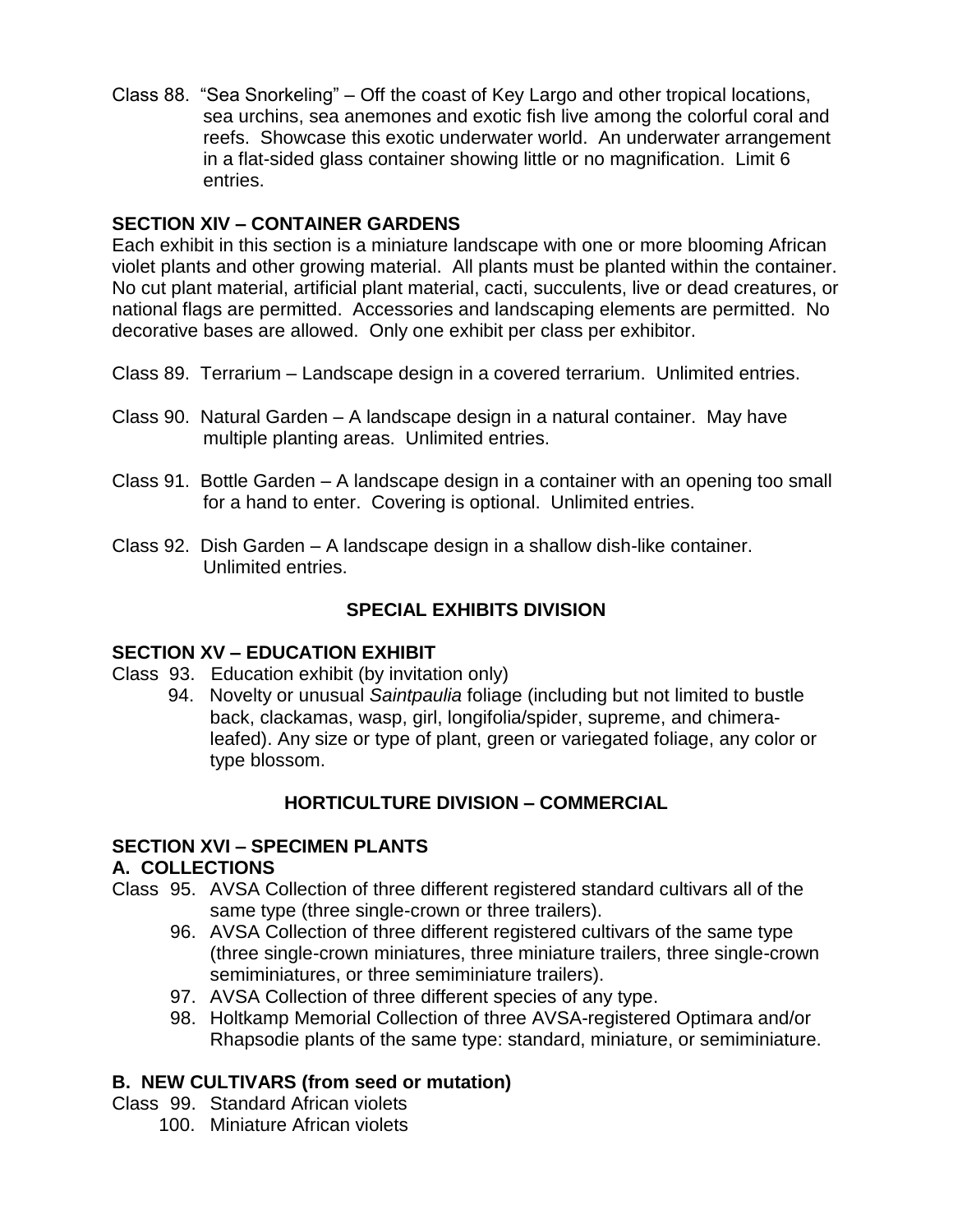- 101. Semiminiature African violets
- 102. African violet trailers (standard, miniature, semiminiature)

### **C. SPECIMEN AFRICAN VIOLETS**

Class103. Standards, plain green foliage, solid color and two-tone blossoms

- 104. Standards, plain green foliage, all other blossoms
- 105. Standards, variegated foliage
- 106. Miniatures, plain foliage
- 107. Miniatures, variegated foliage
- 108. Semiminiatures, plain green foliage, solid color and two-tone blossoms
- 109. Semiminiatures, plain green foliage, all other blossoms
- 110. Semiminiatures, variegated foliage
- 111. Trailers, standard, miniature, or semiminiature
- 112. *Saintpaulia* species

# **D. GESNERIADS OTHER THAN AFRICAN VIOLETS**

Class113. Miniatures in bloom (may be displayed in regular pots or growing in clear container, cover permitted; no single plant more than 5" in diameter)

- 114. Tuberous-rooted in bloom (*Sinningia, Nautilocalyx, Chrysothemis*, etc.)
- 115. Scaly-rhizomed in bloom
- 116. Fibrous-rooted in bloom (*Streptocarpus/Streptocarpella*) blue, purple, lavender, orchid
- 117. Fibrous-rooted in bloom (*Streptocarpus/Streptocarpella*) red, fuchsia, wine
- 118. Fibrous-rooted in bloom (*Streptocarpus/Streptocarpella*) plum, pink, rose, coral
- 119. Fibrous-rooted in bloom (*Streptocarpus/Streptocarpella*) white, cream, blush, yellow
- 120. Fibrous-rooted in bloom (*Streptocarpus/Streptocarpella*) fantasy, any color blossoms
- 121. Fibrous-rooted in bloom (*Streptocarpus/Streptocarpella*) variegated foliage, any color blossoms
- 122. Fibrous-rooted in bloom (Long-stemmed such as *Aeschynanthus, Columnea, Nematanthus*, etc.)
- 123. Fibrous-rooted in bloom (All other blooming fibrous-rooted such as *Primulina, Episcia, Petrocosmea, Alsobia*, etc.)
- 124. Gesneriads grown for ornamental value (All *Episcia*)
- 125. Gesneriads grown for ornamental value (Trailing or erect, other than *Episcia*)
- 126. Gesneriads grown for ornamental value (Other forms, such as *Petrocosmea* and *Primulina*, other than *Episcia*)

# **SECTION XVII – DISPLAY TABLES AND SHOWCASES**

Class127. Display Table

- 128. Commercial Showcase Horticulture only
- 129. Commercial Showcase Artistic include a creative aspect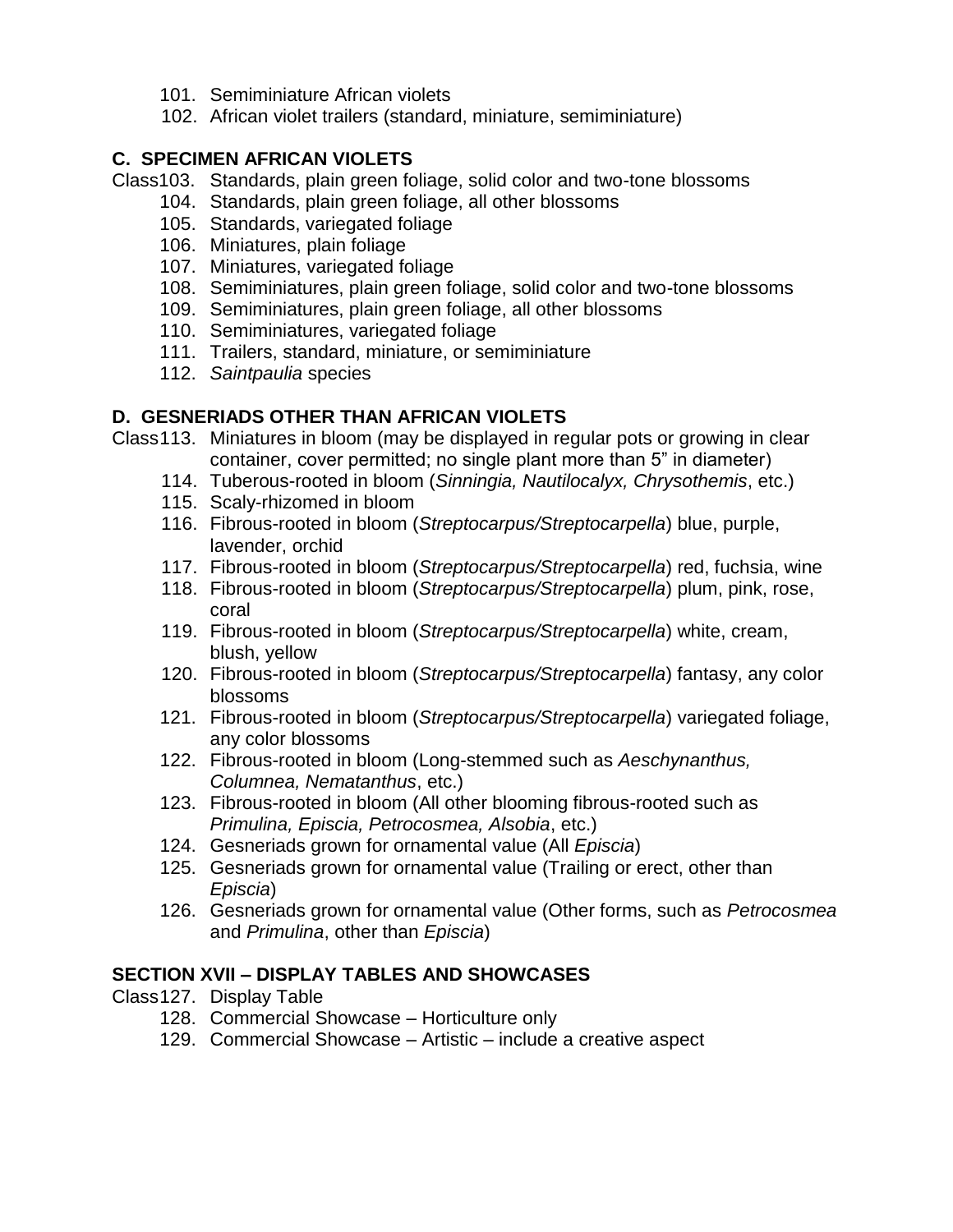#### **HORTICULTURE DIVISION – AMATEUR Rules and Regulations**

- 1. Only amateur AVSA members in good standing and registered at this convention are eligible to enter exhibits in this division.
- 2. ENTRIES will be accepted on Wednesday, May 31, 2017, from 9:00 a.m. to 11:30 a.m. and 1:00 p.m. to 6:00 p.m. Exhibitors with more than 20 entries must begin entries by 4:00 p.m. If an entry is not entered by the owner, the name of the person making the entry must be on the back of the entry tag. **Only members on Wednesday's tour and AVSA Board Members must turn in a list of their entries at the convention registration desk on Tuesday or Wednesday and MUST receive a late pass to enter on Wednesday, May 31, 2017, from 6:00 p.m. to 9:00 p.m**. Entries for convention workers will be accepted **6:00 p.m. to 9:00 p.m.** on Tuesday, May 30, 2017.
- 3. Only clean, healthy plants which have been in the possession of the exhibitor for at least three months will be accepted.
- 4. Plants must be correctly named.
- 5. Double potting, flared-top pots, supports, and collars will not be accepted. All pots must be non-decorative. DO NOT COVER POTS IN FOIL. Self-watering pots, such as Moist-Rite and Oyama, etc., may be entered in colors such as white, black, green, or any neutral tone. All other plants must be slip-potted into pots in colors such as white, green or any neutral tone. Slip-potting means dropping the pot containing the plant into a clean pot of the same or just a fraction larger-sized pot. The bottom of the pot containing the plant must be completely covered with plastic or aluminum foil. This must be worked out prior to entry. Exception: trailers, trailing species, trailing gesneriads, and gesneriads in protective containers may be exhibited in the containers in which they are growing.
- 6. An exhibitor may enter only one of each cultivar in each class of Classes 10 through 73.
- 7. An exhibitor may enter plants of the same cultivar in Classes 1, 2, 3, 4, 5, 6, 7, 8, and 9, as those in Classes 10 through 59, if all the requirements for each class are met.
- 8. All plants in Classes 1 through 59 must be single-crown plants except trailers and some species, which may be multiple-crown. All *Saintpaulia* species and variations, without exception, may be entered in Class 3 or Class 54.
- 9. Any number of new cultivars may be entered, provided they have been originated by the exhibitor from hybridization, from purchased seed, or from mutation, or the released rights in writing from the hybridizer have been given to the exhibitor for purchased seedlings. New cultivars may be entered by number or name, and the entry tag must indicate whether it is a new cultivar from seed or mutation. A sport (mutant) may be exhibited as a "Sport of\_\_\_\_\_\_\_\_\_\_\_\_\_." If a name has been given to the sport, the name in parenthesis may follow, such as "Sport of 'Valencia' ('Dale's Dream')." New cultivars must not have been previously shown in an AVSA Convention Show.
- 10. Gesneriads (other than African violets) may be exhibited in protective containers, and natural-colored mulch may be used on the soil surface.
- 11. Exhibits will be judged by the merit method of judging. The decision of the judges will be final unless in conflict with AVSA rules or rules of the schedule. Only qualified AVSA judges will be permitted to serve as judges.
- 12. Only blue-ribbon winners will be eligible to receive special awards.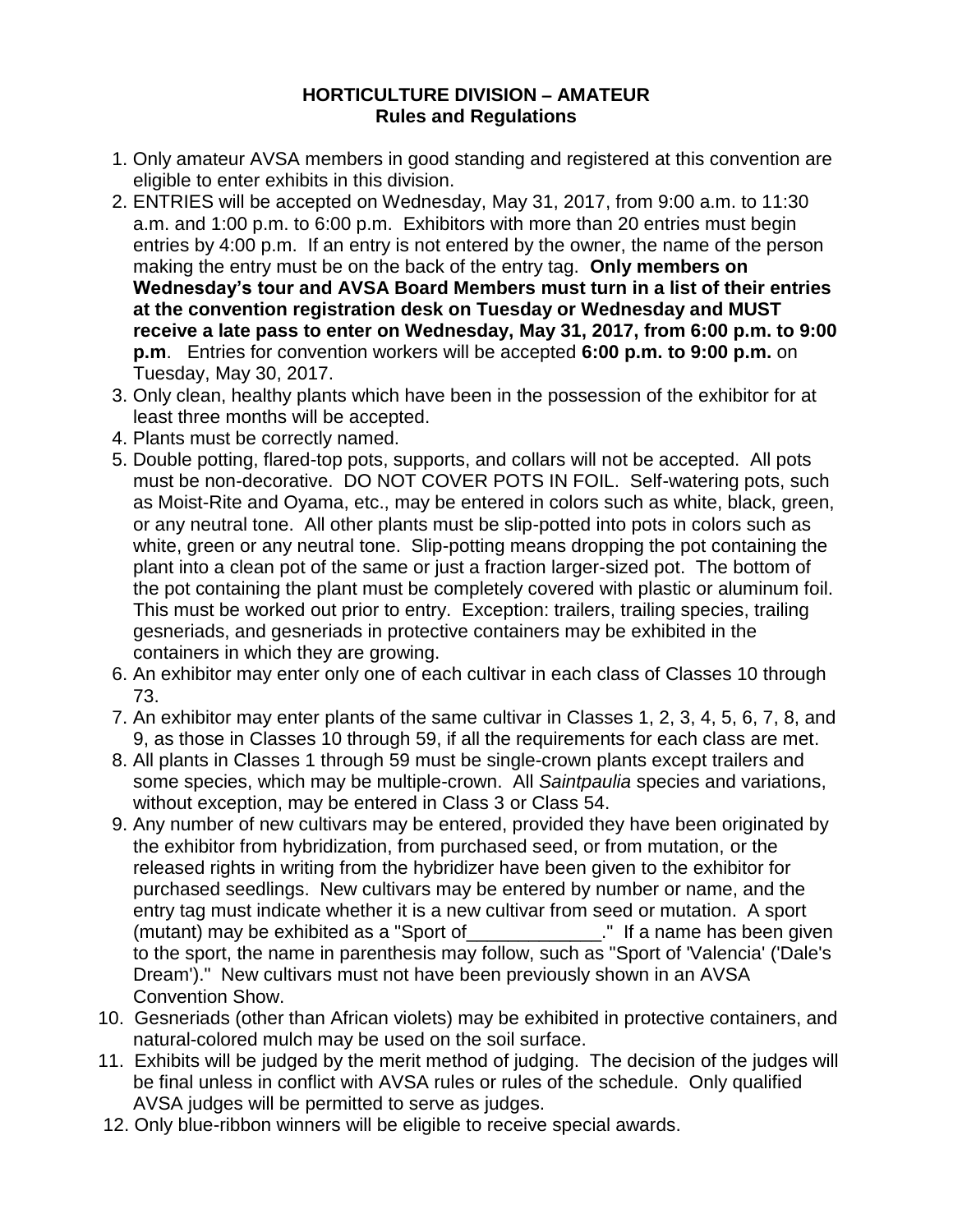- 13. Any African violet entered in any of the collection classes, receiving a blue ribbon, will be eligible for other awards.
- 14. All African violets entered in the Holtkamp Memorial Collection, Class 4, must be AVSA-registered Optimara and/or Rhapsodie plants and must be different plants of the same type.
- 15. All African violets entered in the Robinson Collection, Class 5, the Russian/Ukrainian Collection, Class 6, the Lyndon Lyon Collection, Class 7, the Buckeye Collection, Class 8, and the Cajun Collection, Class 9, must be AVSA-registered.
- 16. Only one collection may be entered by an exhibitor in each class; AVSA Collections, Classes 1, 2, and 3; Holtkamp Memorial Collection, Class 4; Robinson Collection, Class 5; Russian/Ukrainian Collection, Class 6; Lyndon Lyon Collection, Class 7; Buckeye Collection, Class 8; and Cajun Collection, Class 9.
- 17. AVSA will afford all possible protection to exhibits but will not be responsible for any damages or losses.
- 18. Exhibits must be checked out on Saturday night, June 4, 2017. Instructions for checkout will be given at convention.

### **DESIGN DIVISION Rules and Regulations**

- 1. Exhibitors Both amateur AVSA and commercial AVSA members in good standing and registered at this convention are eligible to enter exhibits in this division.
- 2. Entries Entries will be accepted Wednesday, May 31, 2017 from 9 a.m. to 11:30 a.m. and from 1 p.m. to 6 p.m. **Only members on Wednesday tours or AVSA Board members may enter from 6 p.m. to 9 p.m.** Design entry book will close at 9 p.m. **Those desiring to enter designs after 6 p.m. must notify the Design Entry Reservation Chair in writing by 10 a.m. on Wednesday, May 31, 2017.** Messages may be left at the convention registration desk.
- 3. Each exhibitor may have only one exhibit per class and is limited to a total of six exhibits in Classes 74 through 88 and four in Classes 89 through 92.
- 4. Design work **Exhibitors will be permitted to work on their designs until 9 p.m. on Wednesday, May 31, 2017. This time will be strictly enforced.** Designers may replace blooms and touch up designs on Thursday, June 1, 2017, from 6:30 a.m. until 8 a.m. but must be out of the showroom by 8 a.m.
- 5. Procedure for getting supplies from commercials at convention is found at **[http://www.avsa.org/conventions-2017](http://www.avsa.org/sites/default/files/files/2017%20Orlando%20Convention/Designer%20Supplies%20-%20Orlando.pdf)** under Supplies For Designers.
- 6. Index card All exhibits must have a 3"x5" card listing the African violet cultivars and other plant materials (if known). A written subtitle may also be included on the card.
- **7. Design Reservations – Advance written reservations are required for all design classes. Anyone desiring to enter designs must send a completed reservation form from the 2017 AVSA Convention Show Schedule pages** (available at [http://www.avsa.org/conventions-2017](http://www.avsa.org/sites/default/files/files/2017%20Orlando%20Convention/Design%20Division%20Reservations%20-%20Orlando.pdf) under Design Division Reservation or from the AVSA office in Beaumont, TX) by regular mail or by email (following the format of the printed form), no earlier than Monday, March 20, 2017, nor later than Monday, April 24, 2017**, to** Linda Schwambach, 156 SE 50th Avenue, Ocala, FL 34471. No telephone reservations will be accepted. All requests for reservations will be confirmed either by postcard or email. To cancel confirmed reservations or ask questions, you may email Linda at [violetsrfun@yahoo.com](mailto:violetsrfun@yahoo.com) or phone her at 352-351- 3639.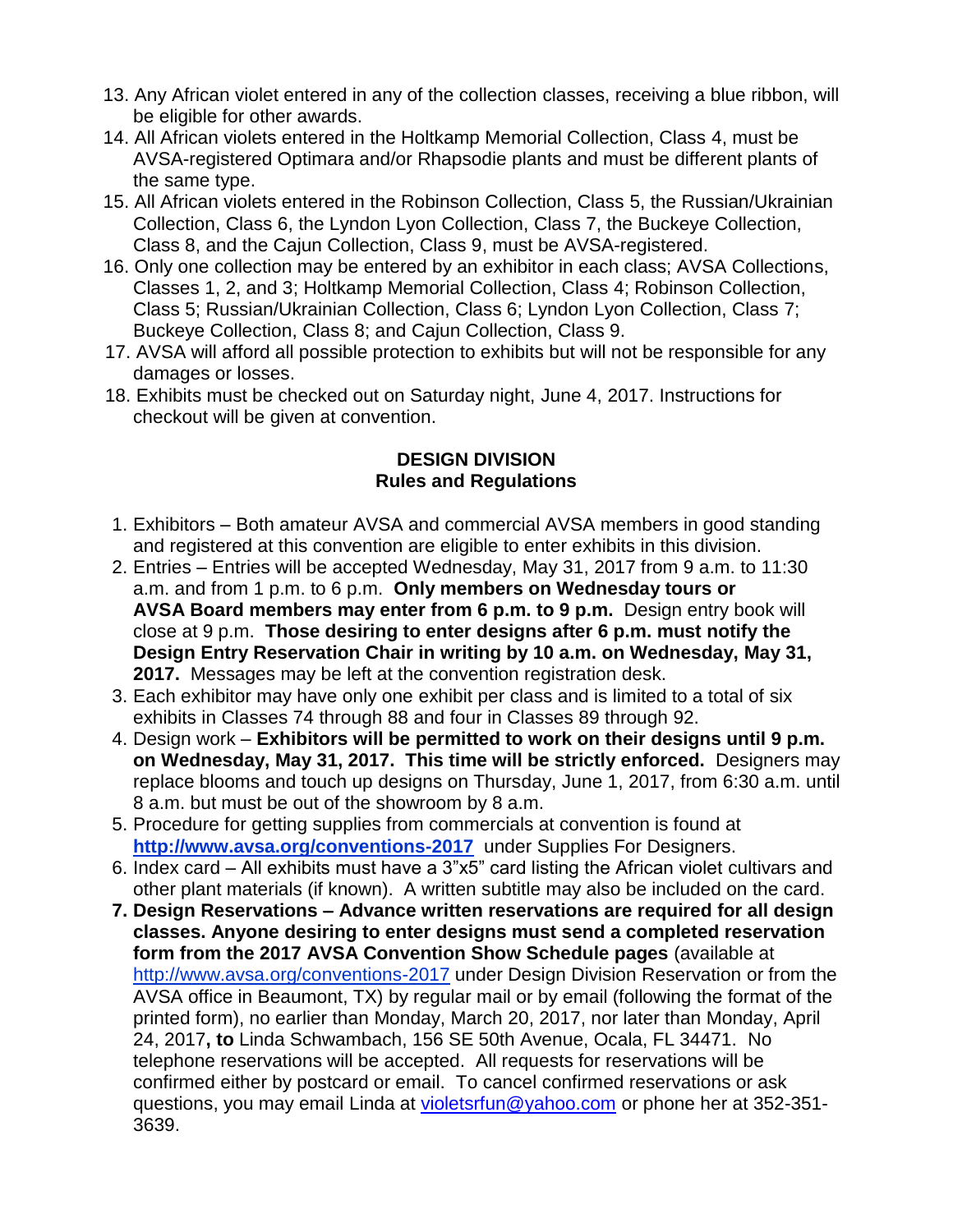- 8. No part of any design may touch or extend beyond the confines of the niche or space limitations, unless otherwise permitted.
- 9. AVSA will afford all possible protection to exhibits but will not be responsible for any damage or loss.

# **HORTICULTURE DIVISION - COMMERCIAL Rules and Regulations**

- 1. Only commercial AVSA members in good standing and registered at this convention are eligible to enter this division. All commercial exhibitors are eligible to enter the Design Division.
- 2. All commercial members are allowed to enter all design and commercial classes without being excluded from any other commercial classes and may also enter a display table and a showcase.
- 3. For dates and times for entering exhibits, please refer to Rule 2 under HORTICULTURE DIVISION AMATEUR.
- 4. All plants must be correctly named and must have been in the possession of the exhibitor for at least three months prior to convention. All African violets must be in bloom and must be single-crown plants, except trailers and some species.
- 5. In the Specimen Plant section, exhibitors may enter any number of plants in each class, but only one plant of the same cultivar in the same class. Exhibitors may enter plants of the same cultivar in the AVSA Collection Classes 95, 96, and 97 and the Holtkamp Memorial Collection Class 98, as are entered in the other classes. Exhibitors may enter one collection in each collection class. Plants entered in the Holtkamp Memorial Collections class must be AVSA-registered Optimara/Rhapsodie plants. AVSA collection rules are the same as they are for amateurs.
- 6. Any African violet plant in Specimen Plants, (Section B New Cultivars classes) Display Table, or Commercial Showcase sections may be designated as competing for the AVSA Best New Cultivar Awards. Entries may be seedlings, sports, or mutants originated by the exhibitor, or rights and ownership to them released by the hybridizer, and must not have been previously shown in an AVSA Convention show. Each entry must be labeled "New Cultivar."
- 7. An exhibitor entering a display table may also enter other design and commercial classes. Each display table shall contain 15 plants (no merchandise). Three, all of the same type, miniatures or semiminiatures, or miniature or semiminiature trailers, shall count as a specimen plant and shall be judged as one unit. The display must be predominantly (at least 75%) African violets. Other gesneriads may be included in the 15 plants and will be judged as one unit. AVSA will provide white table covers for display tables; however, display tables may be covered with any color or pattern at the exhibitor's discretion.
- 8. Exhibits in the Commercial Showcase classes will be allotted table space sufficient for their display. Table covers will be neutral. Exhibits in these classes shall contain 6-10 plants, either miniature, semiminiature, standard, or trailing African violets, or other gesneriads. Showcases must be predominantly (75%) African violets or designs using African violets.Class 128, Commercial Showcase-Horticulture only, shall be a collection of 6-10 plants, (exhibitor may designate one plant as a unit or three plants as a unit) with NO embellishment. Class 129, Commercial Showcase-Artistic, must include a creative aspect and may include designs (flower or plant